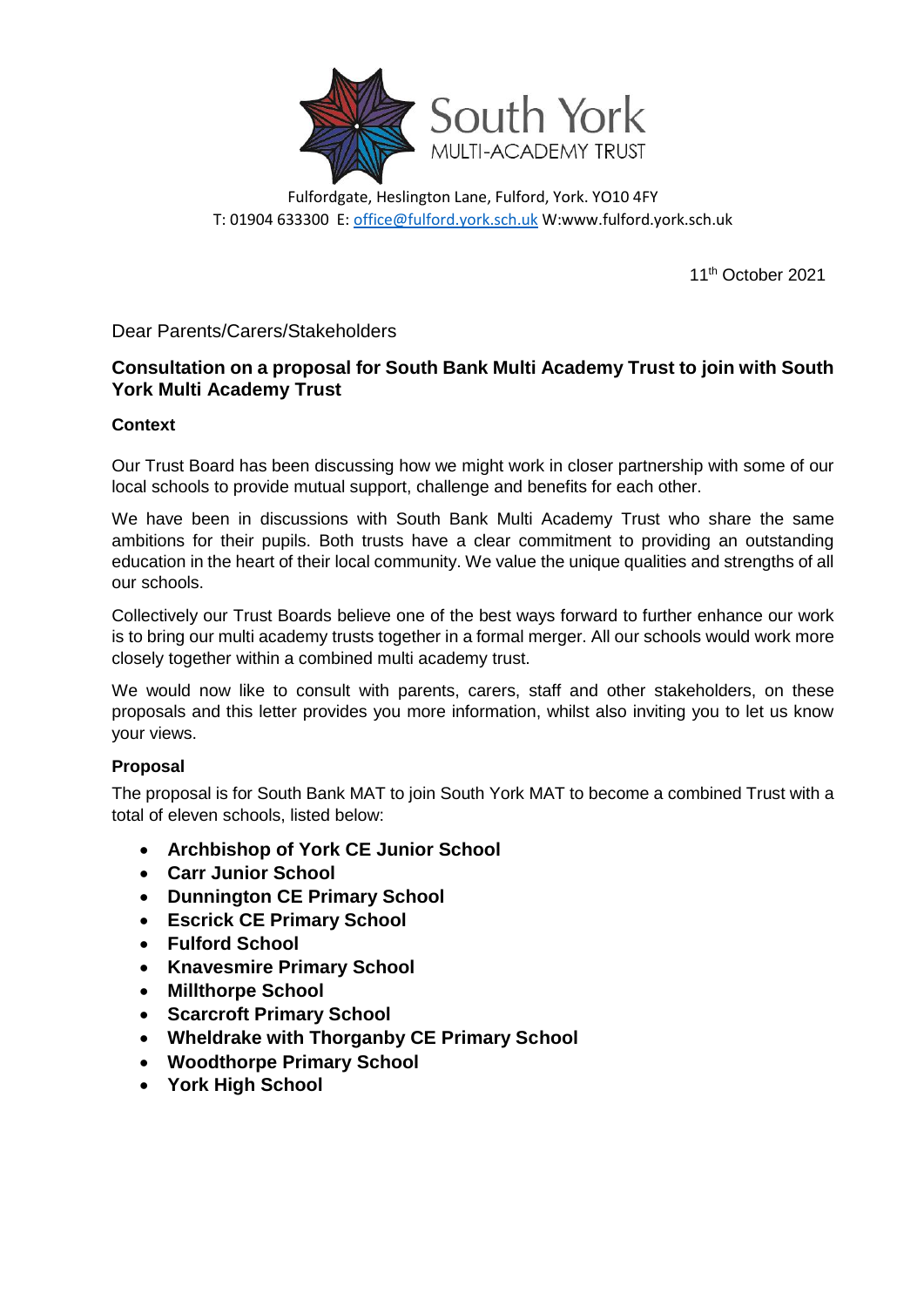We believe pupils and staff would benefit from the greater opportunities that formal partnership, through the combined MAT, would bring, which include:

- extending learning opportunities and activities for pupils
- developing and enriching the curriculum through partnership working and shared resources
- further improve the quality of education in each school by enabling the sharing of excellent practice in teaching and learning
- enhancing the professional development of teaching and support staff
- building mutual support and accountability between the Head Teachers and between the **Governors**
- securing cost and resource efficiencies through joint commissioning of services

#### **Vision, Values and Ethos**

We are looking to collectively build on the clear core purposes that both trusts have. We want every child and young person to benefit from being part of our Trust, throughout their educational journey and beyond. All our decisions are rooted in shared values.

As a trust we would be:

**Aspirational** – our schools will strive to maximise the life opportunities of our students and staff, and to add value to their future lives. We would set high standards and expectations for all and put in place the excellence of support needed to fulfil those ambitions.

**Inclusive** – everyone will be treated equally and with respect. We would encourage and support diversity and inclusion, championing the benefits this brings to everyone in our Trust, our communities and in the wider society.

**Creative** – pioneering new ideas is key to developing. We would not accept the status quo, but embrace brave thinking, innovation and individuality to make education exciting and progressive.

**Collaborative** – we would continue to promote the distinctiveness of each of our schools whilst working together as equals. Our schools will work in partnership to enhance the quality of education and outcomes for all across our Trust and the wider communities we serve.

In all we do we would work with **integrity** – we expect honesty, fairness, reflection, emotional intelligence and respect. We would actively promote and encourage such behaviours, helping others to develop and grow as people who are ready to serve their communities as positive role models.

We know the transformational power that education provides. We would strive to offer the highest quality of education in all our schools facilitated by:

- Outcome-driven school improvement.
- Value-led teaching and learning.
- A cohesive curriculum and staff offer.
- Celebrating the individuality of our schools.

We would:

- Establish clear lines of accountability throughout the organisation.
- Lead and facilitate the sharing of good practice and innovation between schools.